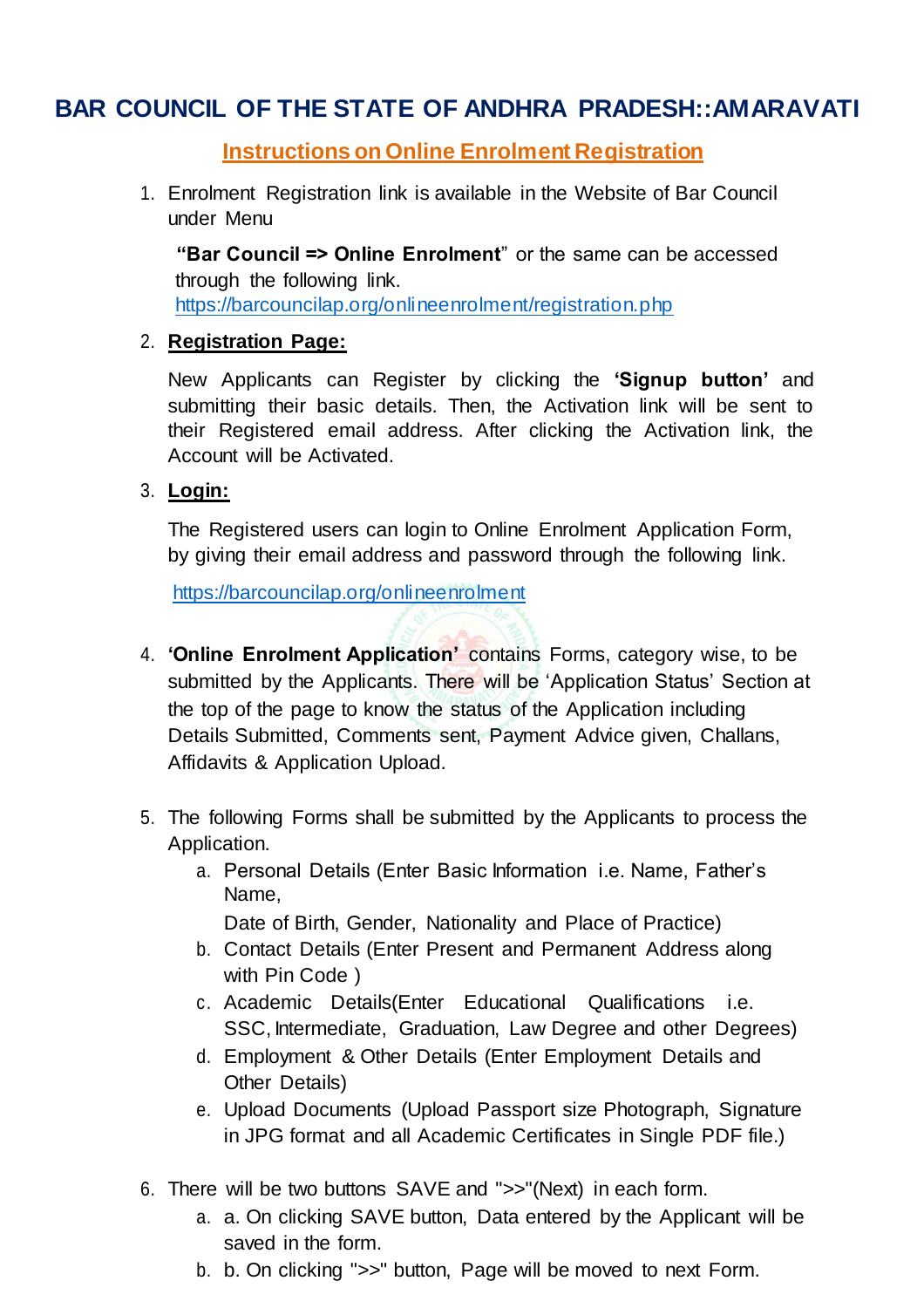- c. C. After filling the above sections, Applicant can verify saved details in 'Submit Application' Section and need to click on "SUBMIT DETAILS".
- 7. After submitting the Forms, the details will be scrutinized by the office.
	- i) If the details and documents submitted by the Applicants are found correct, the **Payment Particulars** Section will be enabled to the Applicants for downloading the Fee Challans and the information will be sent to their Registered email.
	- $ii)$  If any compliance is required, the same will also be sent to the Applicant through Notification and to Registered mail.
	- iii) Applicant has to submit the required information or document as mentioned in the Notification, sent by the office and need to save required forms & click on SUBMIT DETAILS in "Submit Application" section, to process the application.
- 8. **Payment Particulars:** The Category wise Fee Challans of State Bank of India are generated in PDF Format. The Applicants are informed to download the Challans and can make the payment in any nearest SBI Branch and upload the copy of payment receipts in single pdf file in '**Payment Upload Receipts**' link.
- 9. Upload required Affidavits in **"Affidavits upload Section".**
	- 1. Every candidate shall upload Self Declaration Form.
	- 2. If any Applicant comes under the following categories, they can upload the respective Affidavit.
		- a) The Applicant having more than 5 years of Educational gap in studies from SSC onwards to till date, shall upload GAP Affidavit.
		- b) Service Candidates shall upload following documents along with Service Affidavit.
			- i) Retirement / Relieving Order / Pension Payment Order.
			- ii) Permission Letter from the Employer
			- iii) Proof of working during study period of LAW / Service **Certificate**
			- iv) Law T.C. / Study Certificate of Law
		- c) The Applicant involved in Criminal Cases shall furnish the details in Affidavit format.

Note : the formats can be downloaded from the link, available in this Section.